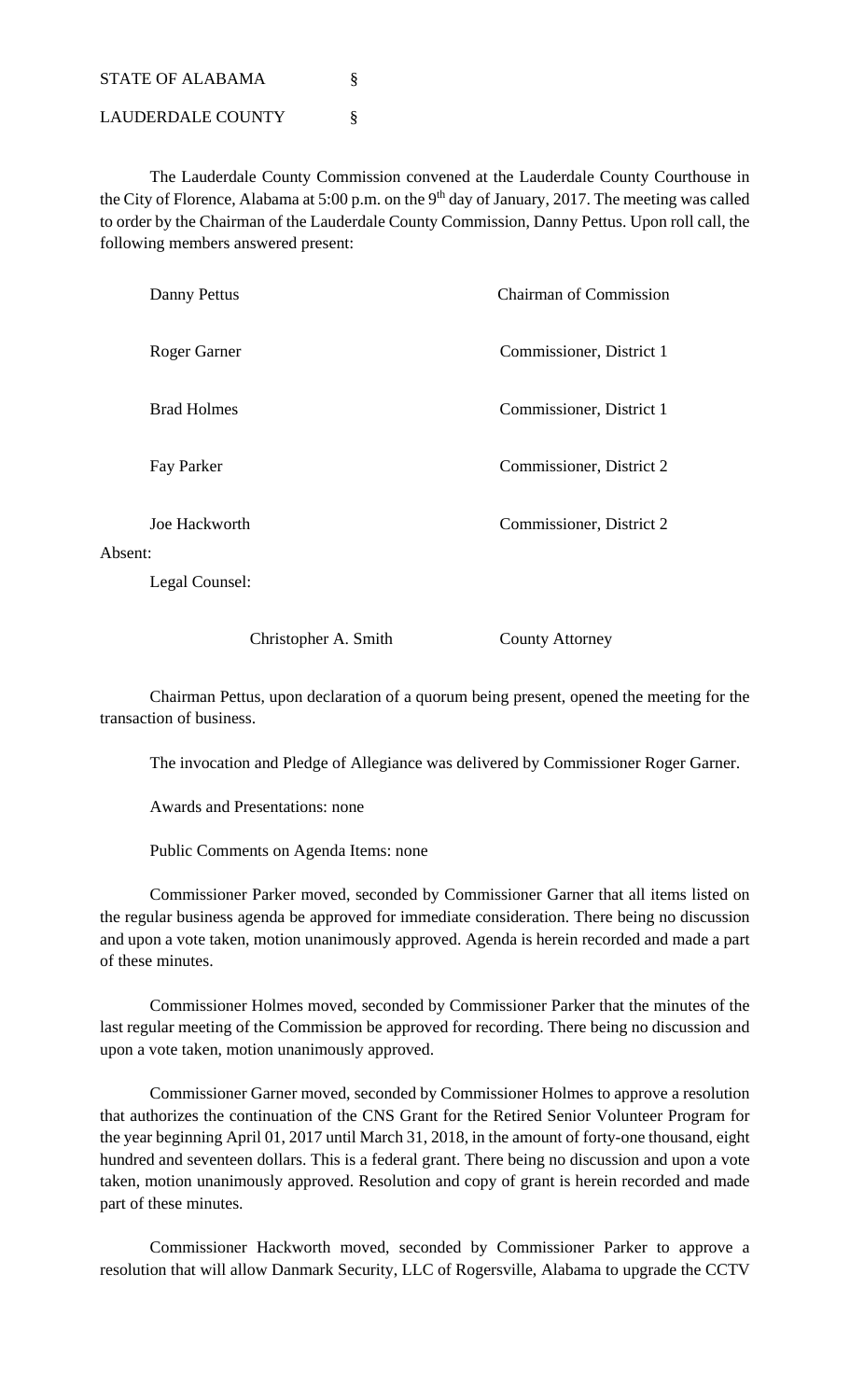Surveillance System at the Lauderdale County Courthouse. The upgrade will include dome cameras and replacement of the DVR and all the necessary equipment and labor to upgrade the system. The upgrade cost will not exceed thirty thousand dollars and will be paid out of the Alabama Trust Fund Capital Improvement Fund. This upgrade was included in our current FY budget for 2016-2017. There being no discussion and upon a vote taken, motion unanimously approved. Resolution is herein recorded and made part of these minutes.

 Commissioner Holmes moved, seconded by Commissioner Garner that a resolution be approved to allow the Lauderdale County Commission to change the phone and network service used by the County from AT&T and Earthlink to Danmark Communications and Windstream. This change will result in considerable monthly savings for the County. The Lauderdale County Commission gives Brenda Bryant, Lauderdale County Administrator, the authorization to sign the Network Service Agreement, and there are no anticipated setup costs or charges. There being no discussion and upon a vote taken, motion unanimously approved. Resolution is herein recorded and made part of these minutes.

 Commissioner Garner moved, seconded by Commissioner Parker that a resolution be adopted to help clarify a current probationary policy for new full-time employees in regards to their eligibility for insurance benefits. The new policy, which will take effect immediately, states that all Lauderdale County full-time employees are eligible for a county-provided health insurance program after their sixty-day probation period is over. Lauderdale County full-time employees are also eligible after ninety days for a county-provided life insurance policy. This policy is being changed to help clarify this policy by request of the Local Government Health Insurance Board. Commissioner Holmes stated that this was something that we had to do and we had no choice. There being no further discussion and upon a vote taken, motion unanimously approved. Resolution is herein recorded and made part of these minutes.

 Commissioner Holmes moved, seconded by Commissioner Garner to approve a resolution that authorizes a new mileage reimbursement rate for persons traveling in a privately owned vehicle on official county business. The new rate will be effective January  $1<sup>st</sup>$ , 2017. There being no discussion and upon a vote taken, motion unanimously approved. Resolution is herein recorded and made part of these minutes.

 Commissioner Parker moved, seconded by Commissioner Hackworth to approve a resolution that authorizes the Lauderdale County Commission along with the Revenue Commissioner to enter into a contract with Government Services & Associates, LLC to provide audit services for the Lauderdale County and Assessing Official, pursuant to the charges, terms and conditions of the contract. The Lauderdale County Commission gives approval to Danny Hendrix, Revenue Commissioner, to execute said agreement on behalf of Lauderdale County. The cost of the contract for the current year is ten thousand dollars, the amount of which was included in the current FY budget, 2016-2017. There being no discussion and upon a vote taken, motion unanimously approved. Resolution and contract are herein recorded and made part of these minutes.

 Commissioner Garner moved, seconded by Commissioner Holmes to approve a resolution that authorizes the Lauderdale County Commission, along with the Revenue Commissioner and the City of Florence to enter into a joint contract with G-Squared of Fayetteville, Tennessee for a 2017 Digital Orthophotography and Map Feature Update. The Lauderdale County Commission gives approval to Danny Hendrix, Revenue Commissioner, to execute said agreement on behalf of Lauderdale County. The invoiced cost of this service is ninety-seven thousand, five hundred dollars, the amount of which was included in the current FY budget, 2016-2017. There being no discussion and upon a vote taken, motion unanimously approved. Resolution and contract are herein recorded and made part of these minutes.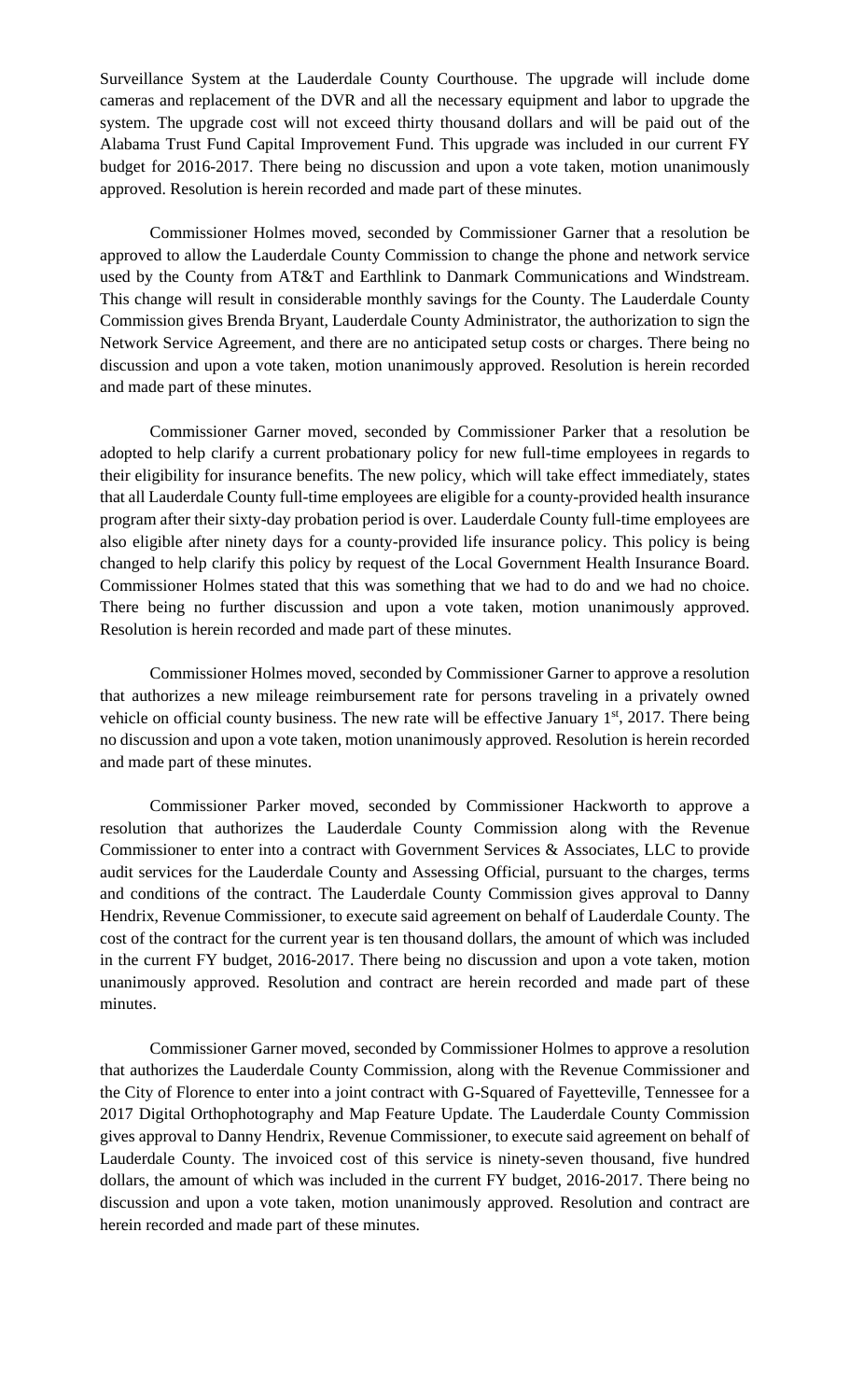Commissioner Holmes moved, seconded by Commissioner Garner to approve a resolution that authorizes the Lauderdale County Commission to enter into a sales agreement with Permitium of Charlotte, North Carolina. This sales agreement is for the purpose of hosting an online pistol permit application and processing system. The Lauderdale County Commission authorizes the Lauderdale County Sheriff, Rick Singleton, to execute said agreement. Commissioner Holmes stated that there were several articles that gave the wrong impression or idea on how to get a pistol permit, and that in no way does this online host change the program; you still have to come to the Sheriff's Office to get a pistol permit. Commissioner Holmes stated that this was an effective measure for online access and you still have the same procedures, but the new online system is a way for citizens to not have to come to the courthouse several times to obtain a permit. Commissioner Hackworth stated that it was his understanding that the process was still the same and that there was a small fee to be charged to the applicant for the online service. There being no further discussion and upon a vote taken, motion unanimously approved. Resolution and sales agreement are herein recorded and made part of these minutes.

 In compliance with competitive bid laws of the State of Alabama, sealed bids were advertised for Bid No. LA 2017-1 "Various Print Bids." Bid responses were received, publicly opened, and read aloud on January  $6<sup>th</sup>$ , 2017. A bid tabulation sheet was prepared for Commissioner's review. Chairman Pettus asked Brenda Bryant, Lauderdale County Administrator, for her recommendations. Ms. Bryant stated that there were two bidders, Herald Printing and Printers and Stationers, both of Florence, Alabama. Ms. Bryant stated that she recommended that Printers and Stationers be awarded the bid for the Sheriff's Evidence Submission Forms. Commissioner Parker moved, seconded by Commissioner Hackworth to award the bid to the lowest bidder, Printers and Stationers. There being no discussion and upon a vote taken, motion unanimously approved. Bid tabulation sheet is herein recorded and made part of these minutes.

 Danny Hendrix, Revenue Commissioner, has requested Family Medical Leave for an employee in his department. All proper documentation has been submitted and the dates for the FMLA are October 18<sup>th</sup>, 2016 through February 28<sup>th</sup>, 2017. Commissioner Hackworth moved, seconded by Commissioner Garner to approve the Family Medical Leave. There being no discussion and upon a vote taken, motion unanimously approved. Leave is herein recorded and made part of these minutes.

 Commissioner Parker moved, seconded by Commissioner Hackworth to reappoint James Risner to the Chisholm Heights Water and Fire Protection Authority Board. The reappointment will begin on February  $28<sup>th</sup>$ ,  $2017$  and expire on February  $27<sup>th</sup>$ ,  $2023$ . Commissioner Parker stated that he wanted to personally thank the people who serve on the county boards because the pay was not so good. Chairman Pettus stated that he wished to thank Jimmy for doing such a good job. There being no further discussion and upon a vote taken, motion unanimously approved. Reappointment is herein recorded and made part of these minutes.

 Commissioner Holmes moved, seconded by Commissioner Hackworth to reappoint Mrs. Nell Hogan to the Community Action Agency of Northwest Alabama. Mrs. Hogan will keep her appointment until the Lauderdale County Commission wishes to change the appointment. There being no discussion and upon a vote taken, motion unanimously approved. Reappointment is herein recorded and made part of these minutes.

 The Lauderdale County Sheriff has requested that two deputies be allowed to travel out of state to Chattanooga, Tennessee to a Level I Officer Survival and Communication Spanish for Law Enforcement Class during the week of February  $5<sup>th</sup>$ , 2017 through February  $8<sup>th</sup>$ , 2017. The deputies to travel are Tim Ray and Jimmy Staggs. Commissioner Parker moved, seconded by Commissioner Garner to approve the travel. There being no discussion and upon a vote taken, motion unanimously approved. Travel plans are herein recorded and made part of these minutes.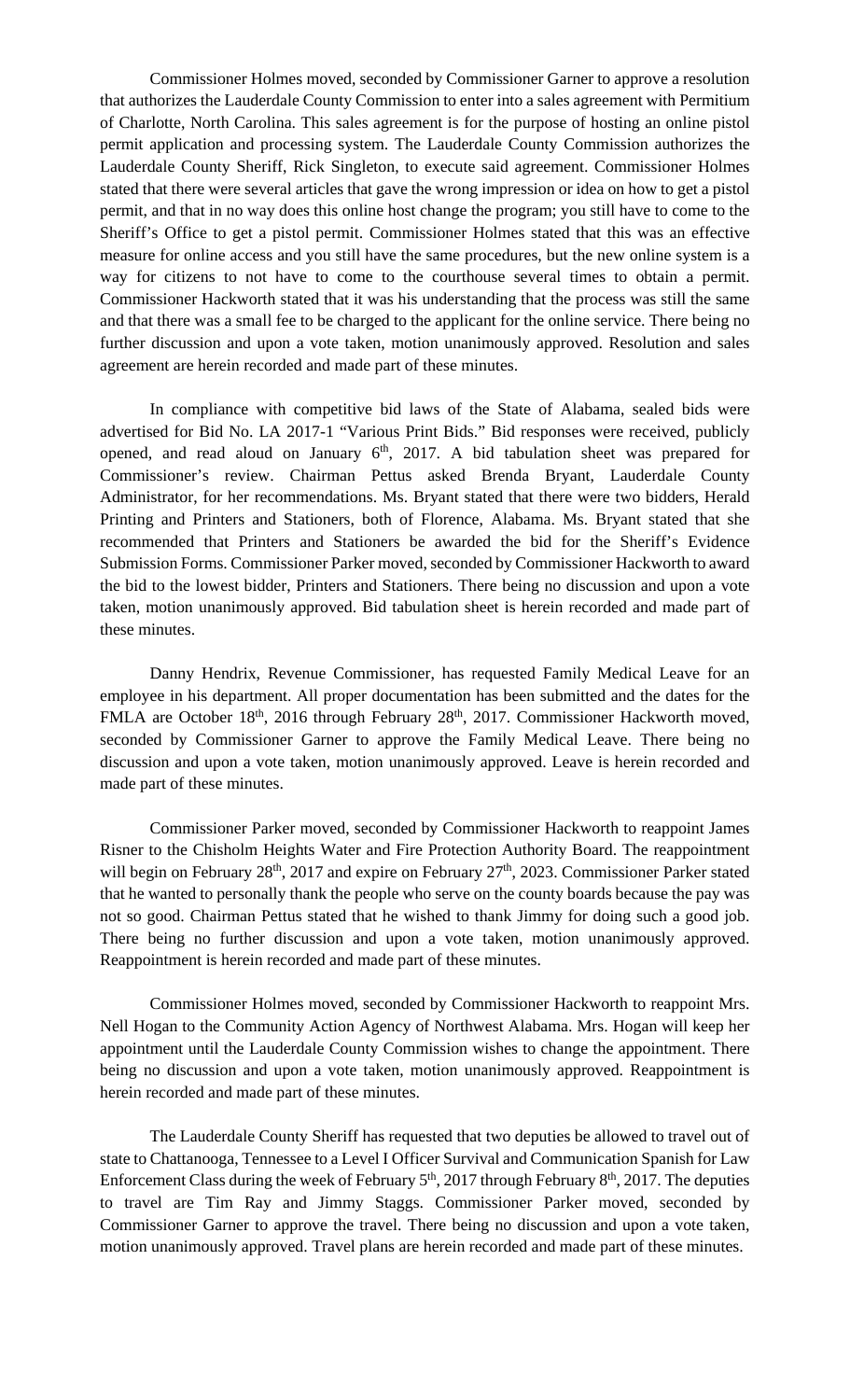The invoiced bills were audited, allowed, and ordered to be paid upon a motion by Commissioner Holmes and seconded by Commissioner Parker. There being no questions of the invoices and upon a vote taken, motion unanimously approved.

CHECKS ISSUED DECEMBER 12TH, 2016 THROUGH JANUARY 8TH, 2017

| <b>GENERAL-SPECIAL</b><br>CHECK #51491-51582<br>VOID CHECK #51497 | 1,040,188.43 |
|-------------------------------------------------------------------|--------------|
| <b>AGRI-BUSINESS FUND</b><br>CHECK #3535-3537                     | 7,121.51     |
| <b>LEPA FUND</b><br>CHECK #7717-7731                              | 9,779.10     |
| <b>GASOLINE TAX FUND</b><br>CHECK #16207-16233                    | 288,037.49   |
| PUBLIC BLDG., R & B SPECIAL<br><b>CHECK #445</b>                  | 750,000.00   |
| PUBLIC HIGHWAY & TRAFFIC FUND<br>CHECK # N/A                      | 0.00         |
| AL. TRUST CAPITAL IMPROVEMENT FUND<br><b>CHECK #322</b>           | 6,850.00     |
| <b>RRR GASOLINE TAX FUND</b><br><b>CHECK #635</b>                 | 10,962.77    |
| <b>REAPPRAISAL FUND</b><br>CHECK #10962-10980                     | 54,880.24    |
| REAPPRAISAL MONEY MARKET<br>CHECK # N/A                           | 0.00         |
| TOURISM, REC. & CONVENTION FUND<br>CHECK # N/A                    | 0.00         |
| <b>RSVP FUND</b><br>CHECK #16848-16861                            | 5,342.88     |
| <b>CHILD PROTECTION FUND</b><br><b>CHECK #1200</b>                | 1468.86      |
| <b>SERIES 2001 DEBT SERVICE FUND</b><br><b>CHECK #251</b>         | 37,471.89    |
| <b>CDBG FUND</b><br>CHECK # N/A                                   | 0.00         |
| <b>SOLID WASTE FUND</b><br>CHECK # 6712-6739                      | 249,250.17   |
| <b>ACCOUNT PAYABLE FUND</b><br>CHECK #38399-38469                 | 250,990.40   |
| FIRE PROTECTION FEE FUND<br>CHECK # N/A                           | 0.00         |